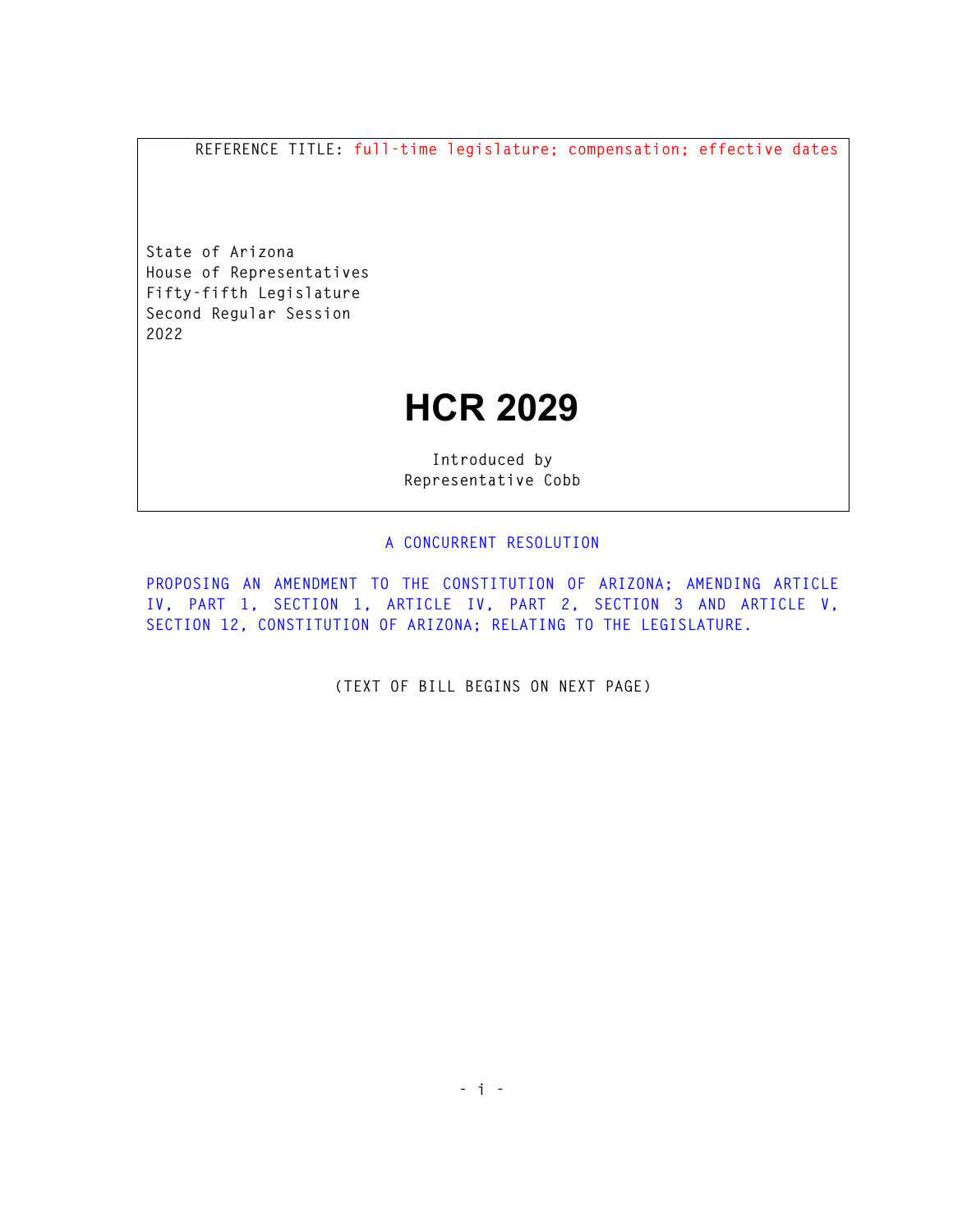**1 Be it resolved by the House of Representatives of the State of Arizona, 2 the Senate concurring:** 

**3 1. Article IV, part 1, section 1, Constitution of Arizona, is 4 proposed to be amended as follows if approved by the voters and on 5 proclamation of the Governor:** 

**6 1. Legislative authority; initiative and referendum** 

**7 Section 1. (1) Senate; house of representatives; 8 reservation of power to people. The legislative authority of 9 the THIS state shall be vested in the legislature, consisting 10 of a senate and a house of representatives, but the people 11 reserve the power to propose laws and amendments to the 12 constitution and to enact or reject such laws and amendments 13 at the polls, independently of the legislature; and they also 14 reserve, for use at their own option, the power to approve or 15 reject at the polls any act, or item, section, or part of any 16 act, of the legislature.** 

**17 (2) Initiative power. The first of these reserved 18 powers is the initiative. Under this power ten per centum 19 PERCENT of the qualified electors shall have the right to 20 propose any measure, and fifteen per centum PERCENT shall have 21 the right to propose any amendment to the constitution.** 

**22 (3) Referendum power; emergency measures; effective 23 date of acts. The second of these reserved powers is the 24 referendum. Under this power the legislature, or five per 25 centum PERCENT of the qualified electors, may order the 26 submission to the people at the polls of any measure, or item, 27 section, or part of any measure, enacted by the legislature, 28 except laws immediately necessary for the preservation of the**  29 **public peace, health**, or safety, or for the support and **30 maintenance of the departments of the state government and 31 state institutions; but to allow opportunity for referendum 32 petitions, no act passed by the legislature shall be operative 33 for UNTIL FROM AND AFTER THE NEXT LAST DAY OF JUNE OR DECEMBER 34 THAT IS AT LEAST ninety days after the close of the session of 35 the legislature enacting such measure IS SIGNED BY THE 36 GOVERNOR, BECOMES LAW IN THE LIKE MANNER AS IF THE GOVERNOR 37 SIGNED IT OR IS PASSED ON RECONSIDERATION AFTER THE GOVERNOR 38 DISAPPROVES IT, AS PROVIDED IN ARTICLE V, SECTION 7 OF THIS 39 CONSTITUTION, except such as require earlier operation to 40 preserve the public peace, health, or safety, or to provide 41 appropriations for the support and maintenance of the 42 departments of the state and of state institutions; provided, 43 that no such emergency measure shall be considered passed by 44 the legislature unless it shall state in a separate section 45 why it is necessary that it shall become immediately**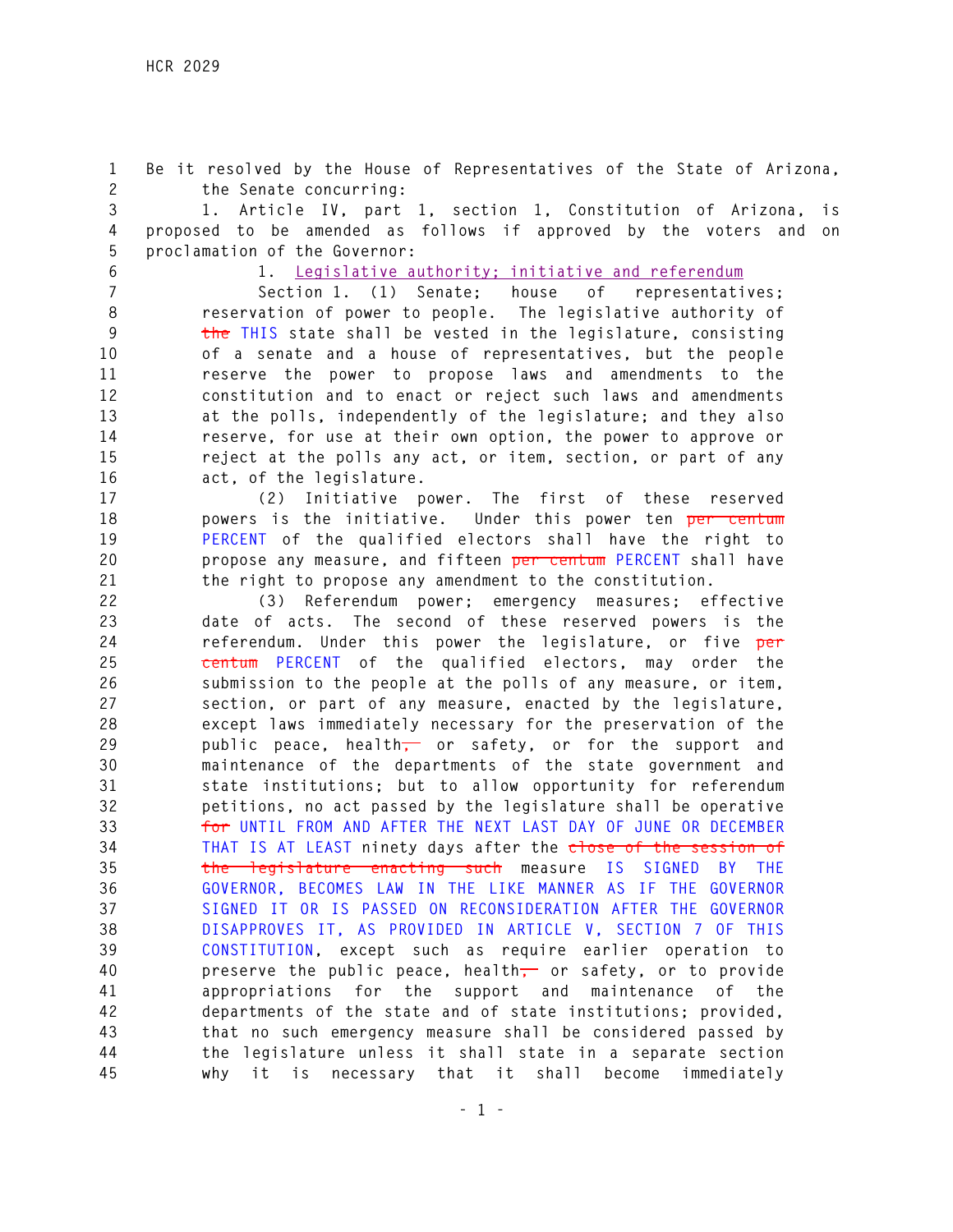**1 operative, and shall be approved by the affirmative votes of 2 two-thirds of the members elected to each house of the 3 legislature, taken by roll call of ayes and nays, and also 4 approved by the governor; and should such measure be vetoed by 5 the governor, it shall not become a law unless it shall be 6 approved by the votes of three-fourths of the members elected 7 to each house of the legislature, taken by roll call of ayes 8 and nays.** 

**9 (4) Initiative and referendum petitions; filing. All 10 petitions submitted under the power of the initiative shall be 11 known as initiative petitions, and shall be filed with the 12 secretary of state not less than four months preceding the 13 date of the election at which the measures so proposed are to 14 be voted upon ON. All petitions submitted under the power of 15 the referendum shall be known as referendum petitions, and 16 shall be filed with the secretary of state not more than 17 ninety days after the final adjournment of the session of the 18 legislature which shall have passed the measure to which the 19 referendum is applied IS SIGNED BY THE GOVERNOR, BECOMES LAW 20 IN THE LIKE MANNER AS IF THE GOVERNOR SIGNED IT OR IS PASSED 21 ON RECONSIDERATION AFTER THE GOVERNOR DISAPPROVES IT, AS 22 PROVIDED IN ARTICLE V, SECTION 7 OF THIS CONSTITUTION. The**  23 filing of a referendum petition against any item, section<del>,</del> or **24 part of any measure shall not prevent the remainder of such 25 measure from becoming operative.** 

**26 (5) Effective date of initiative and referendum 27 measures. Any measure or amendment to the constitution 28 proposed under the initiative, and any measure to which the 29 referendum is applied, shall be referred to a vote of the 30 qualified electors, and shall become law when approved by a 31 majority of the votes cast thereon and upon ON proclamation of 32 the governor, and not otherwise.** 

**33 (6) (A) Veto of initiative or referendum. The veto 34 power of the governor shall not extend to an initiative 35 measure approved by a majority of the votes cast thereon or to 36 a referendum measure decided by a majority of the votes cast 37 thereon.** 

**38 (6) (B) Legislature's power to repeal initiative or 39 referendum. The legislature shall not have the power to 40 repeal an initiative measure approved by a majority of the 41 votes cast thereon or to repeal a referendum measure decided 42 by a majority of the votes cast thereon.** 

**43 (6) (C) Legislature's power to amend initiative or 44 referendum. The legislature shall not have the power to amend 45 an initiative measure approved by a majority of the votes cast**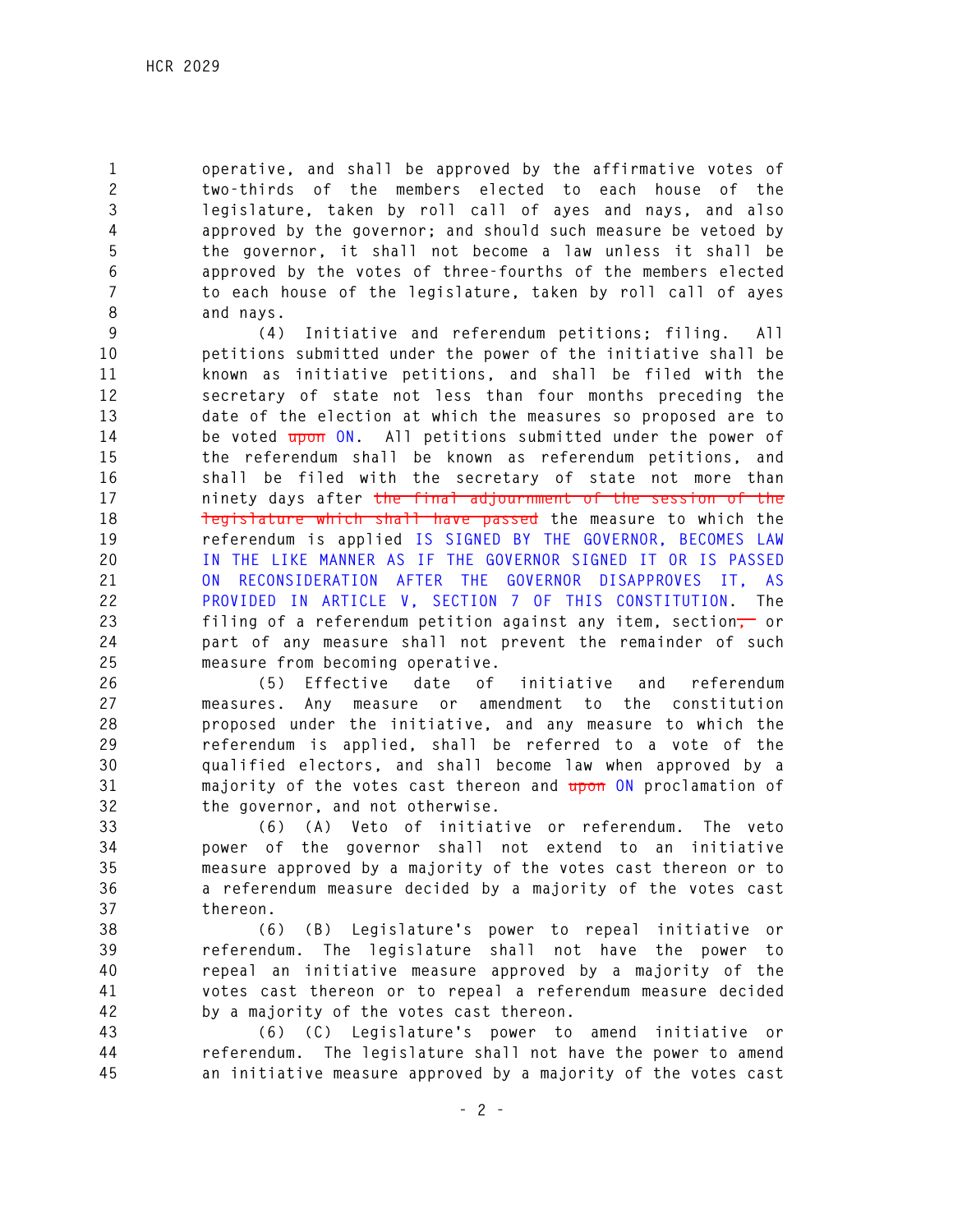**1 thereon, or to amend a referendum measure decided by a 2 majority of the votes cast thereon, unless the amending 3 legislation furthers the purposes of such measure and at least 4 three-fourths of the members of each house of the legislature, 5 by a roll call of ayes and nays, vote to amend such measure.** 

**6 (6) (D) Legislature's power to appropriate or divert 7 funds created by initiative or referendum. The legislature 8 shall not have the power to appropriate or divert funds 9 created or allocated to a specific purpose by an initiative 10 measure approved by a majority of the votes cast thereon, or 11 by a referendum measure decided by a majority of the votes 12 cast thereon, unless the appropriation or diversion of funds 13 furthers the purposes of such measure and at least 14 three-fourths of the members of each house of the legislature, 15 by a roll call of ayes and nays, vote to appropriate or divert 16 such funds.** 

**17 (7) Number of qualified electors. The whole number of 18 votes cast for all candidates for governor at the general 19 election last preceding the filing of any initiative or 20 referendum petition on a state or county measure shall be the 21 basis on which the number of qualified electors required to 22 sign such petition shall be computed.** 

**23 (8) Local, city, town or county matters. The powers of 24 the initiative and the referendum are hereby further reserved 25 to the qualified electors of every incorporated city,**  26 town<del>,</del> and county as to all local, city, town<del>,</del> or county **27 matters on which such incorporated cities, towns, and 28 counties are or shall be empowered by general laws to 29 legislate. Such incorporated cities, towns, and counties may 30 prescribe the manner of exercising said powers within the 31 restrictions of general laws. Under the power of the 32 initiative fifteen per centum PERCENT of the qualified 33 electors may propose measures on such local, city, town, or 34 county matters, and ten per centum PERCENT of the electors may 35 propose the referendum on legislation enacted within and by 36 such city, town, or county. Until provided by general law, 37 said cities and towns may prescribe the basis on which said 38 percentages shall be computed.** 

**39 (9) Form and contents of initiative and of referendum 40 petitions; verification. Every initiative or referendum 41 petition shall be addressed to the secretary of state in the 42 case of petitions for or on state measures, and to the clerk 43 of the board of supervisors, city clerk, or corresponding**  44 officer in the case of petitions for or on county, city<del>,</del> or **45 town measures; and shall contain the declaration of each**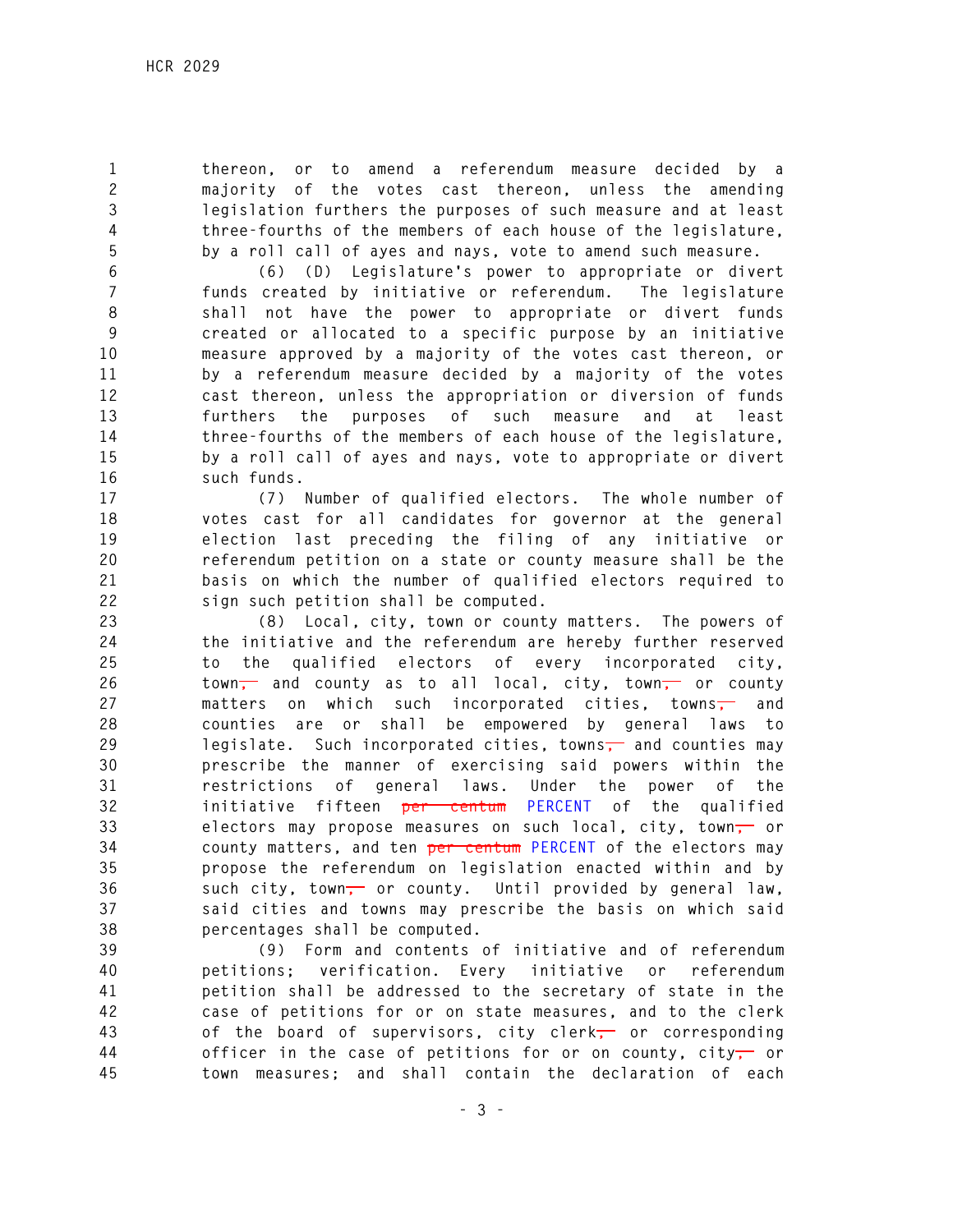**1 petitioner, for himself, that he is a qualified elector of the**  2 state (and in the case of petitions for or on city, town<del>,</del> or **3 county measures, of the city, town, or county affected), his 4 post office address, the street and number, if any, of his 5 residence, and the date on which he signed such petition. 6 Each sheet containing petitioners' signatures shall be 7 attached to a full and correct copy of the title and text of 8 the measure so proposed to be initiated or referred to the 9 people, and every sheet of every such petition containing 10 signatures shall be verified by the affidavit of the person 11 who circulated said sheet or petition, setting forth that each 12 of the names on said sheet was signed in the presence of the 13 affiant and that in the belief of the affiant each signer was 14 a qualified elector of the state, or in the case of a city, 15 town, or county measure, of the city, town, or county affected 16 by the measure so proposed to be initiated or referred to the 17 people.** 

**18 (10) Official ballot. When any initiative or referendum 19 petition or any measure referred to the people by the 20 legislature shall be IS filed, in accordance with this 21 section, with the secretary of state, he THE SECRETARY OF 22 STATE shall cause to be printed on the official ballot at the 23 next regular general election the title and number of said 24 measure, together with the words "yes" and "no" in such manner 25 that the electors may express at the polls their approval or 26 disapproval of the measure.** 

**27 (11) Publication of measures. The text of all measures 28 to be submitted shall be published as proposed amendments to 29 the constitution are published, and in submitting such 30 measures and proposed amendments the secretary of state and 31 all other officers shall be guided by the general law until 32 legislation shall be especially provided therefor.** 

**33 (12) Conflicting measures or constitutional amendments. 34 If two or more conflicting measures or amendments to the 35 constitution shall be approved by the people at the same 36 election, the measure or amendment receiving the greatest 37 number of affirmative votes shall prevail in all particulars 38 as to which there is conflict.** 

**39 (13) Canvass of votes; proclamation. It shall be the 40 duty of the secretary of state, in the presence of the 41 governor and the chief justice of the supreme court, to 42 canvass the votes for and against each such measure or 43 proposed amendment to the constitution within thirty days 44 after the election, and upon ON the completion of the canvass 45 the governor shall forthwith issue a proclamation, giving the**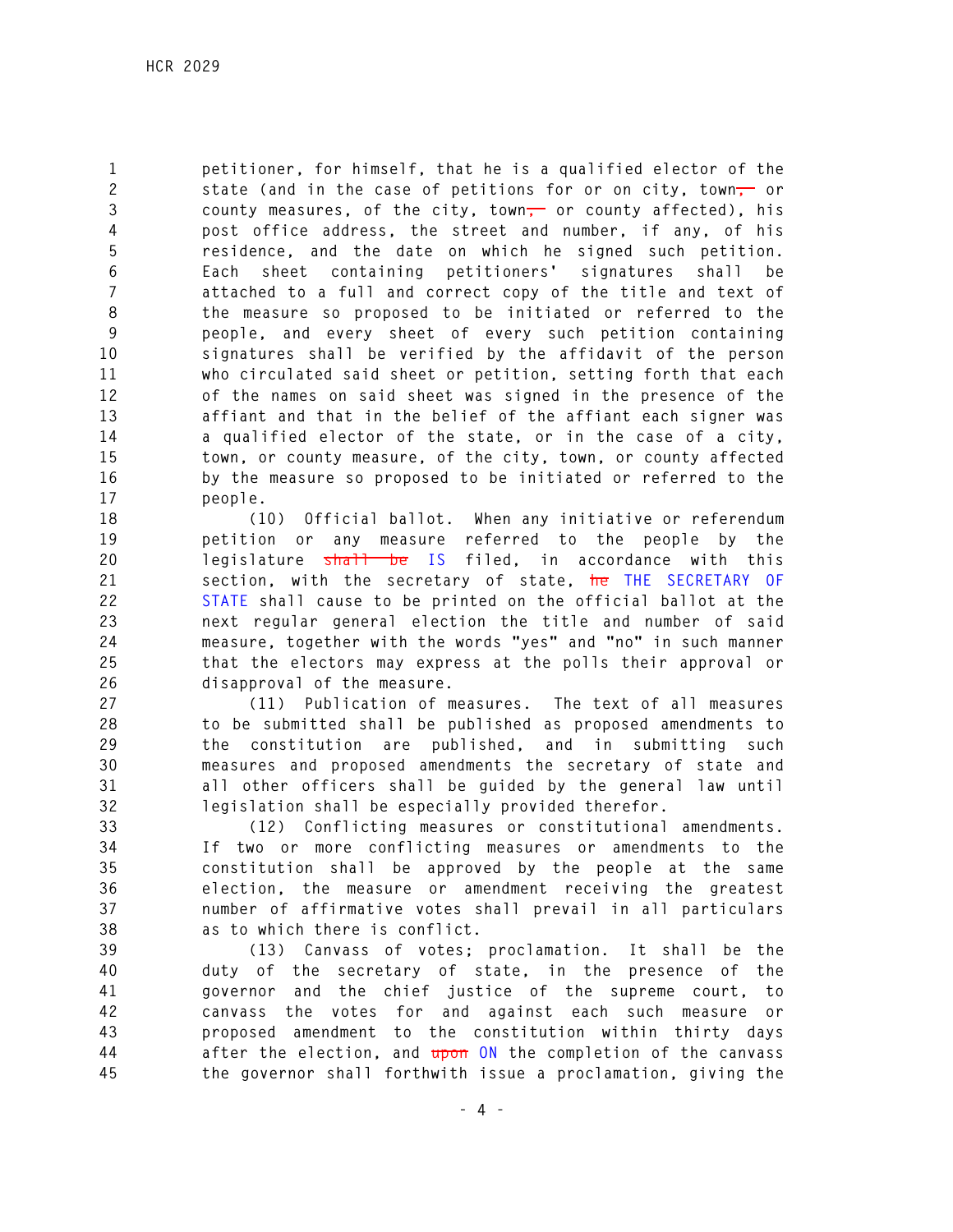**1 whole number of votes cast for and against each measure or 2 proposed amendment, and declaring such measures or amendments 3 as are approved by a majority of those voting thereon to be 4 law.** 

**5 (14) Reservation of legislative power. This section 6 shall not be construed to deprive the legislature of the right 7 to enact any measure except that the legislature shall not 8 have the power to adopt any measure that supersedes, in whole 9 or in part, any initiative measure approved by a majority of 10 the votes cast thereon or any referendum measure decided by a 11 majority of the votes cast thereon unless the superseding 12 measure furthers the purposes of the initiative or referendum 13 measure and at least three-fourths of the members of each 14 house of the legislature, by a roll call of ayes and nays, 15 vote to supersede such initiative or referendum measure.** 

**16 (15) Legislature's right to refer measure to the people. 17 Nothing in this section shall be construed to deprive or limit 18 the legislature of the right to order the submission to the**  19 **people at the polls of any measure, item, section**, or part of **20 any measure.** 

**21 (16) Self-executing. This section of the constitution 22 shall be, in all respects, self-executing.** 

**23 2. Article IV, part 2, section 3, Constitution of Arizona, is 24 proposed to be amended as follows if approved by the voters and on 25 proclamation of the Governor:** 

## **26 3. Sessions of legislature; special sessions; 27 limitation of subjects for consideration**

**28 Section 3. The sessions of the legislature shall be**  29 held annually at the capitol of the state. **, and** THE REGULAR **30 SESSION shall commence on the second Monday of January of each 31 year AND SHALL ADJOURN SINE DIE ON THE THIRD FRIDAY OF 32 NOVEMBER OF EACH YEAR. The governor may call a special 33 session, whenever in his THE GOVERNOR'S judgment it is 34 advisable. In calling a special session, the governor shall 35 specify the subjects to be considered, and at such special 36 session no laws shall be enacted except such as relate to the 37 subjects mentioned in the call.** 

**38 3. Article V, section 12, Constitution of Arizona, is proposed to 39 be amended as follows if approved by the voters and on proclamation of the 40 Governor:** 

**41 12. Compensation of elective state officers; 42 commission on salaries for elective state 43 officers 44 Section 12. A. The salaries of those holding elective 45 state offices OTHER THAN THE OFFICE OF STATE LEGISLATOR shall**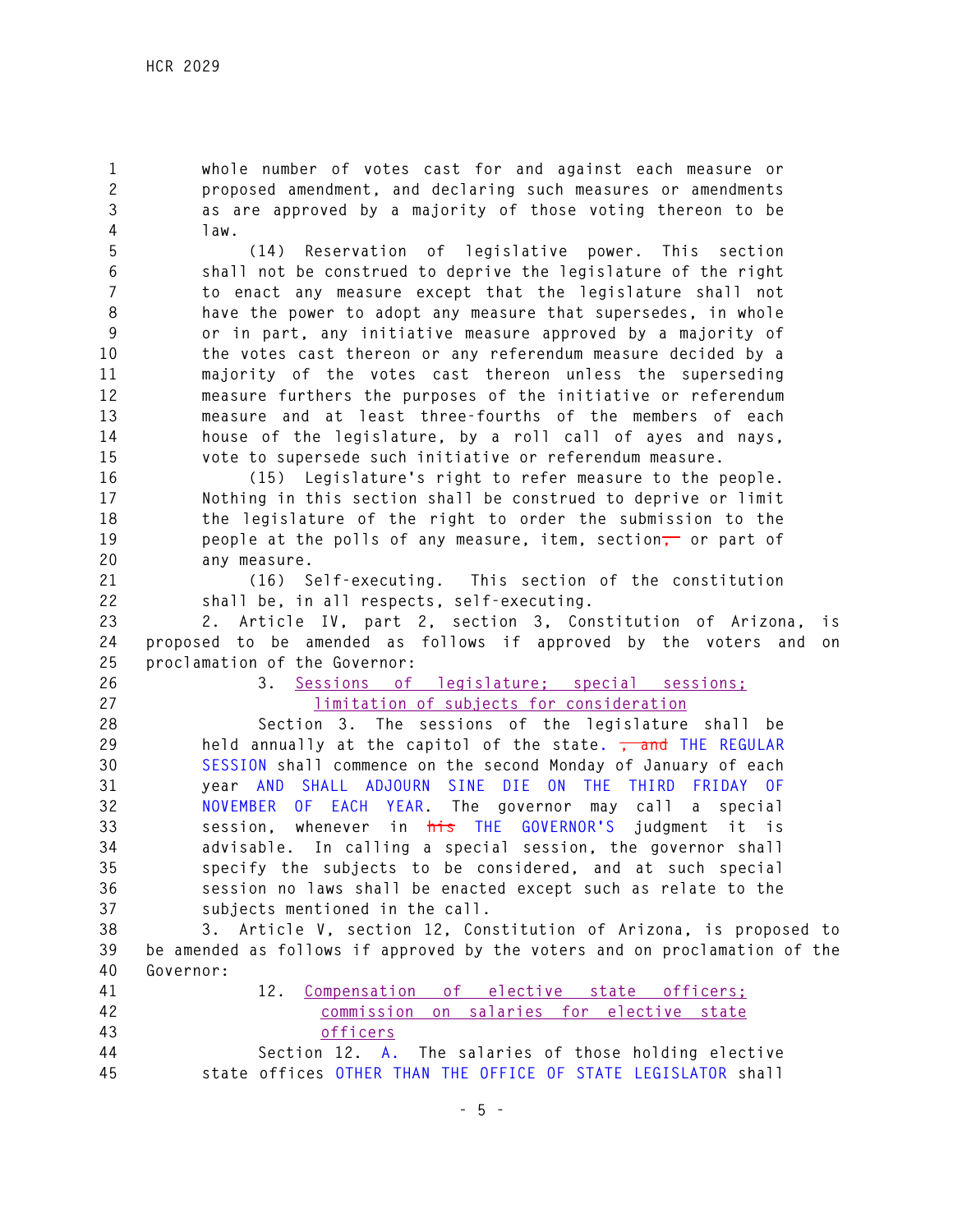**1 be as established by law from time to time, subject to the 2 limitations of article 6 VI, section 33 OF THIS CONSTITUTION 3 and to the limitations of article 4 IV, part 2, section 17 OF 4 THIS CONSTITUTION. Such salaries as are presently established 5 may be altered from time to time by the procedure established 6 in this section or as otherwise provided by law, except that 7 legislative salaries may be altered only by the procedures 8 established in this section.** 

**9 B. A commission to be known as the commission on 10 salaries for elective state officers is authorized to be 11 established by the legislature. The commission shall be 12 composed of five members appointed from private life, two of 13 whom shall be appointed by the governor and one each by the 14 president of the senate, the speaker of the house of 15 representatives, and the chief justice. At such times as may 16 be directed by the legislature, the commission shall report to 17 the governor with recommendations concerning the rates of pay**  18 of elected state officers. The governor shall **upon** ON the **19 receipt of such report make recommendations to the legislature 20 with respect to the exact rates of pay which he THAT THE 21 GOVERNOR deems advisable for those offices and positions other 22 than for the rates of pay of members of the legislature. Such 23 recommendations shall become effective at a time established 24 by the legislature after the transmission of the 25 recommendation of the governor without aid of further 26 legislative action unless, within such period of time, there 27 has been enacted into law a statute which THAT establishes 28 rates of pay other than those proposed by the governor, or 29 unless either house of the legislature specifically 30 disapproves all or part of the governor's recommendation. The 31 recommendations of the governor, unless disapproved or altered 32 within the time provided by law, shall be effective; and any 33 1971 recommendations shall be effective as to all offices on 34 the first Monday in January of 1973. In case of either a 35 legislative enactment or disapproval by either house, the 36 recommendations shall be effective only insofar as not altered 37 or disapproved. The recommendations of the commission as to 38 legislative salaries shall be certified by it to the secretary 39 of state and the secretary of state shall submit to the 40 qualified electors at the next regular general election the 41 question, "Shall the recommendations of the commission on 42 salaries for elective state officers concerning legislative 43 salaries be accepted? [ ] Yes [ ] No." Such recommendations 44 if approved by the electors shall become effective at the 45 beginning of the next regular legislative session without any**